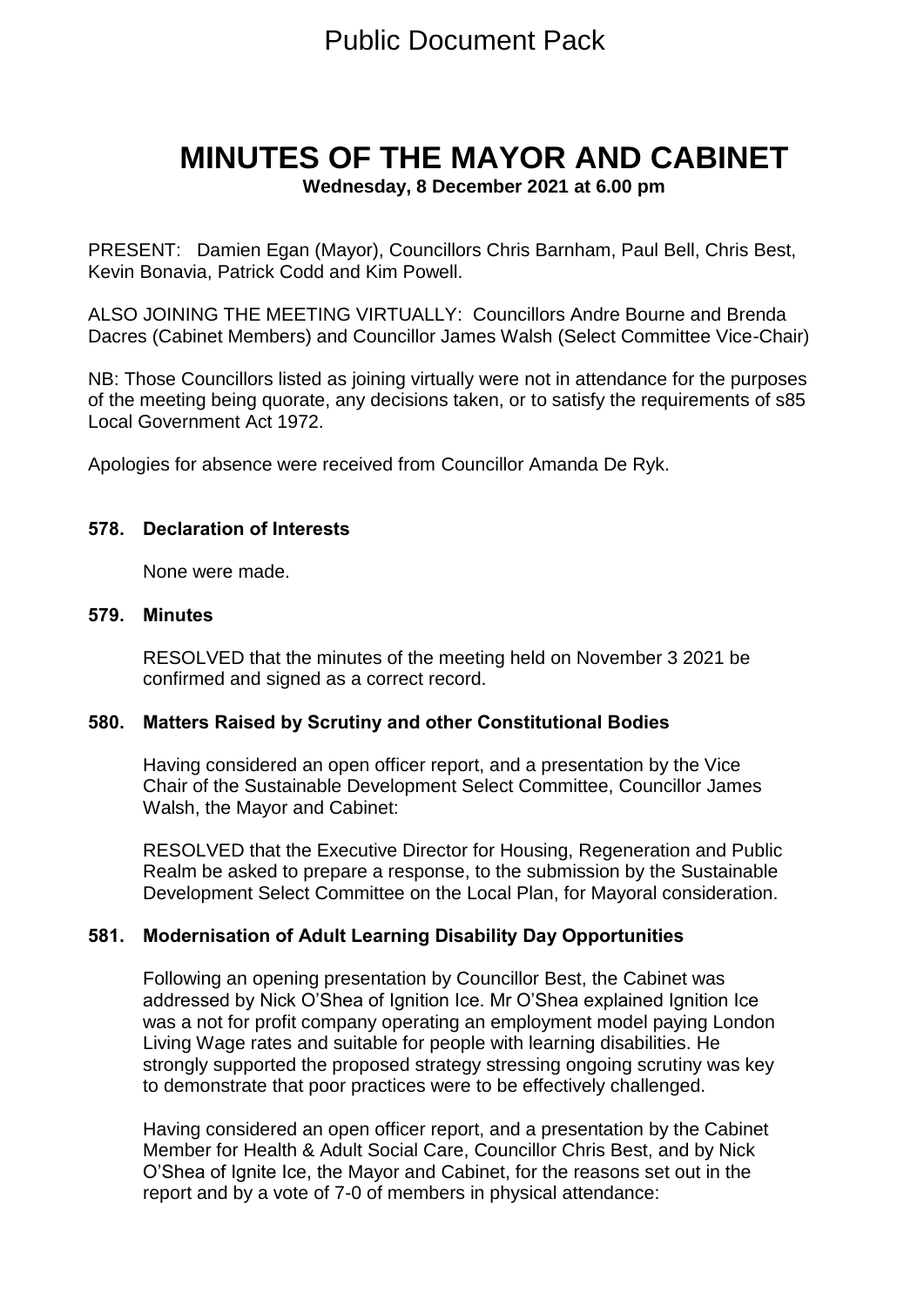#### RESOLVED that:

(1) the proposal be received;

(2) the modernisation of day opportunities approach be approved;

(3) the development of a wider Learning Disability strategy within the next 12 months be approved; and

(4) the identification and encouragement of internal LBL Lewisham Council and provider/partnership opportunities for job-carving for people with a learning disability be supported.

# **582. Contract Award for a Substance Misuse and Sexual Health Service for Young People**

Having considered an open and a confidential officer report, and a presentation by the Cabinet Member for Children's Services and School Performance, Councillor Chris Barnham, the Mayor and Cabinet, for the reasons set out in the report and by a vote of 7-0 of members in physical attendance:

RESOLVED that a contract be awarded for a Young People's Substance Misuse and Sexual Health Service to Humankind, commencing on the 1st April 2022 for a period of three years, with an option to extend for a period of up to 2 years at a contract cost of £430,061 per year, or £2,147,010 over the possible lifetime of the contract.

# **583. Financial Monitoring 2021/22**

Having considered an open officer report, and a presentation by the Mayor, the Mayor and Cabinet for the reasons set out in the report and by a vote of 7- 0 of members in physical attendance:

RESOLVED that the current financial forecasts for the year ending 31 March 2022 be noted and that Executive Directors continue to work in bringing forward action plans to manage down budget pressures within their Directorates.

# **584. Older Adult Day Service award of contract**

Having considered an open officer report, and a presentation by the Cabinet Member for Health & Adult Social Care, Councillor Chris Best, the Mayor and Cabinet for the reasons set out in the report and by a vote of 7-0 of members in physical attendance:

RESOLVED that the award of contract for the Older Adult Day Service and Lead Provider Responsibilities at the Calabash Centre be made to Hestia Care and Support for a contract period of three years with the option to extend for a further two years at the total value for the five year period of £1,624,135.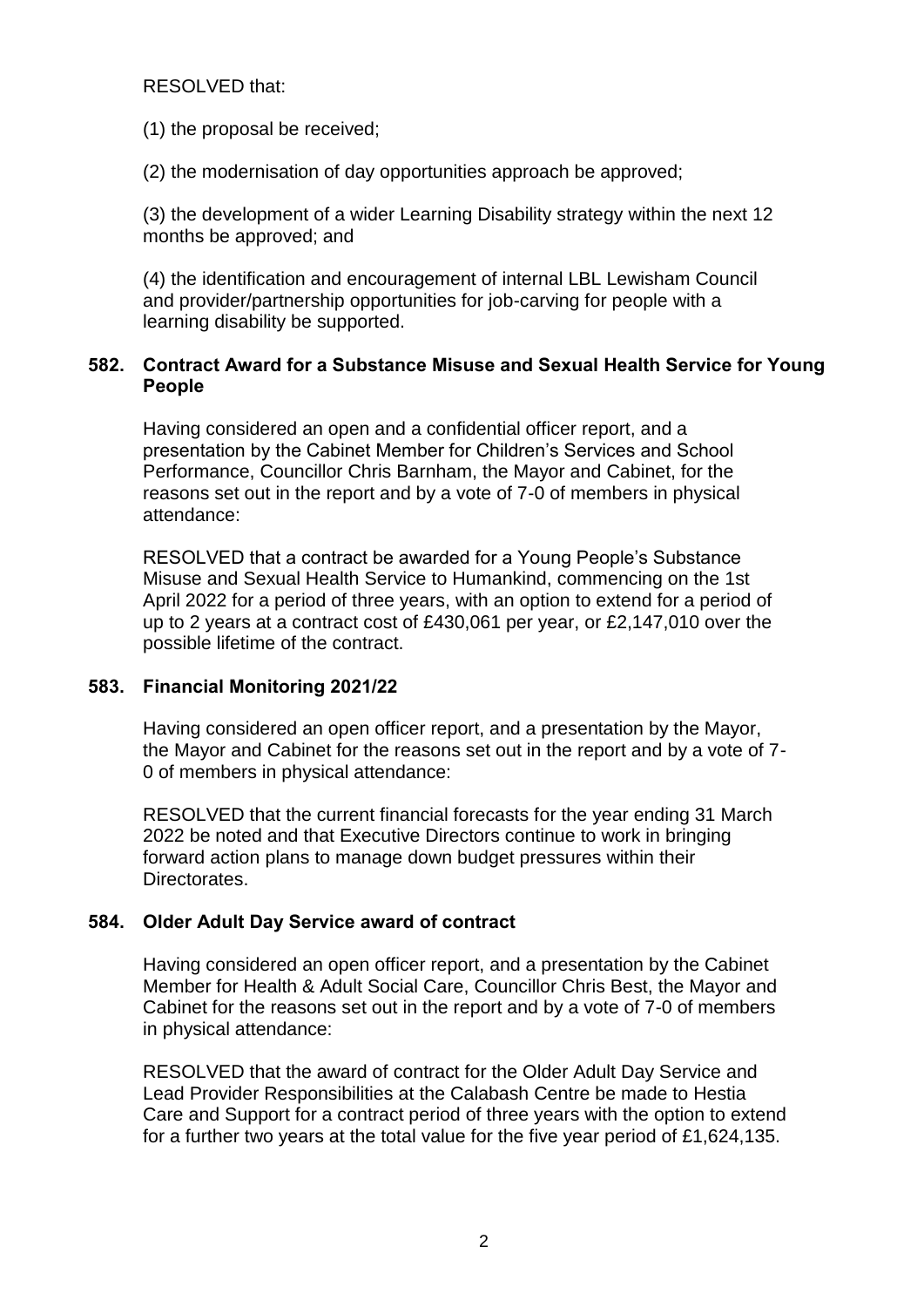#### **585. Waste Management Strategy**

In introducing the report Councillor Codd reported Lewisham had made continuous improvements in recycling figures over the last 10 years but he acknowledged there was still a great deal to be done. He indicated about 60% of general waste could be recycled. A quarter of the borough's population were not doing any recycling and of the three quarters who were, almost a quarter of those were depositing contaminated waste in their green bins.

Having considered an open officer report, and a presentation by the Cabinet Member for Environment and Transport, Councillor Patrick Codd, the Mayor and Cabinet for the reasons set out in the report and by a vote of 7-0 of members in physical attendance:

RESOLVED that:

(1) the results of the public consultation carried out on the draft Waste Management Strategy be received; and

(2) the Waste Management Strategy 2021/31 be adopted.

# **586. Contract award for the provision of a textile collection bring bank service**

Having considered an open and a confidential officer report, and a presentation by the Cabinet Member for Environment and Transport, Councillor Patrick Codd, the Mayor and Cabinet for the reasons set out in the report and by a vote of 7-0 of members in physical attendance:

#### RESOLVED that

(1) the framework be awarded to LMB Textiles Ltd. for the provision of a textile bring bank collection service, based on their tender, for 3 years with a possible extension of 1 year upon Mayor and Cabinet agreement to commence on 1st February 2022; and

(2) a call-off contract be awarded to LMB Textiles Ltd for the provision of a textile bring bank collection service for 3 years, with a potential extension of 1 year upon Mayor and Cabinet agreement to commence on 1st February 2022

#### **587. Permission to extend supported housing services**

Having considered an open officer report, and a presentation by the Cabinet Member for Health & Adult Social Care, Councillor Chris Best, the Mayor and Cabinet for the reasons set out in the report and by a vote of 7-0 of members in physical attendance:

#### RESOLVED that:

(1) four mental health supported housing contracts be extended to providers as set out below to ensure service continuity whilst further re-procurement processes are undertaken following an unsuccessful tender exercise at a total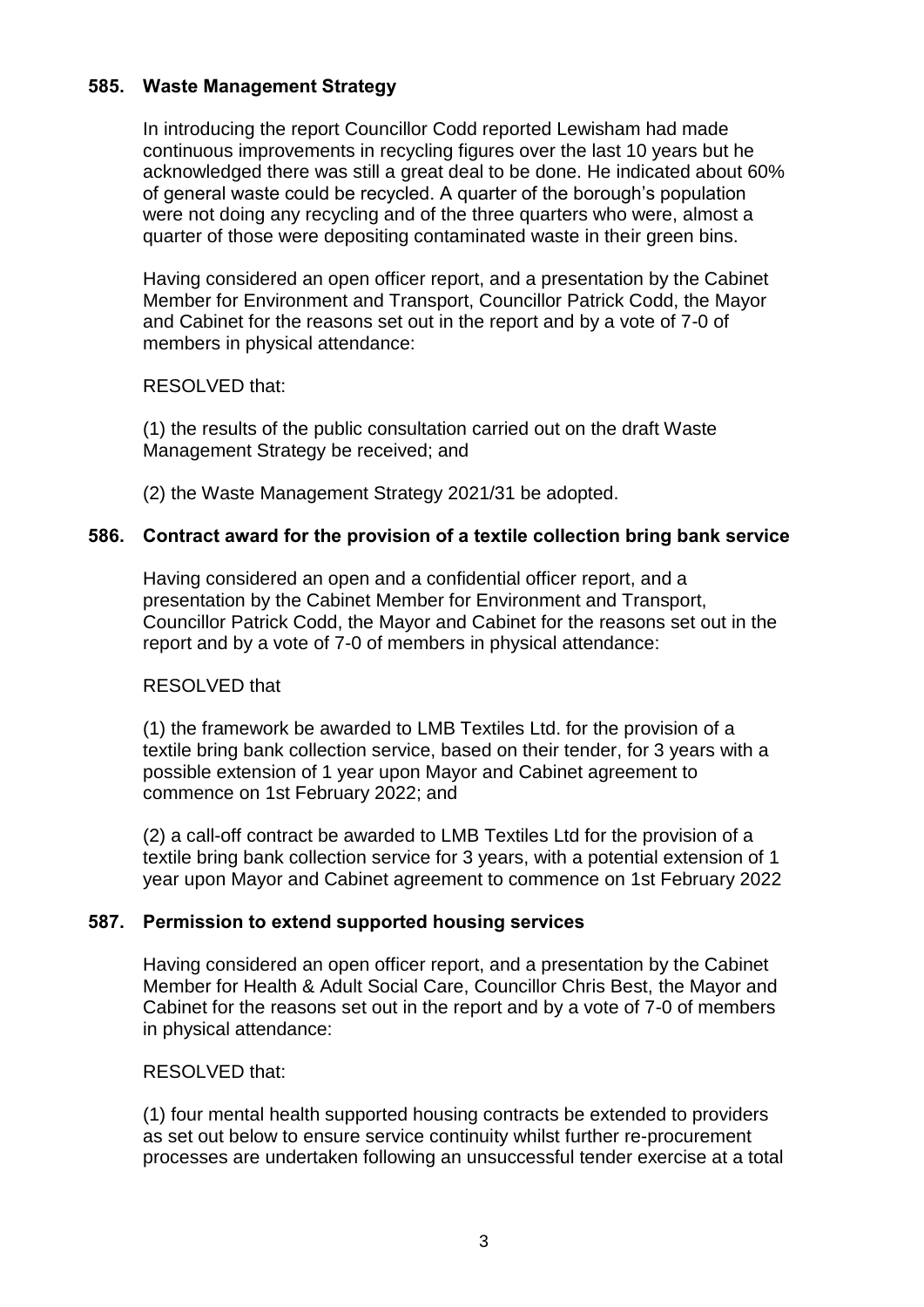extensions value of £1,247,598.

(a) Family Action to deliver a 16 bed mental health supported housing service with an annual contract value of £110,998 for 1 year from 1st April 2022 -31st March 2023

(b) Hexagon to deliver a 12 bed mental health supported housing service with an annual contract value of £433,809 for 1 year from 1st April 2022 – 31st March 2023.

(c) Certitude to deliver an 18 bed mental health supported housing service with an annual contract value of £457,243 per annum for 1year from 1st April 2022 – 31st March 2023. This is a permitted extension within the existing contract.

(d) Peabody to deliver an 8 bed mental health supported housing service at an annual contract value of £122,774 for 2 years from 1st April 2022 – 31st March 2024

(2) officers be authorised tp enter into direct negotiations (exercising Regulation 32 of the Procurement Regulations) to award contracts to any of the above services should the current provider not be able to agree to the extension.

#### **588. CPO application 30A Reginald Road**

In introducing the report, Councillor Paul Bell stressed CPO powers were a last resort and that he believed the borough had a strong case in the context of engagement over many years and the continuing need to deliver new homes.

Having considered an open officer report, and a presentation by the Cabinet Member for Housing and Planning, Councillor Paul Bell, the Mayor and Cabinet for the reasons set out in the report and by a vote of 7-0 of members in physical attendance:

#### RESOLVED that

(1) a Compulsory Purchase Order (CPO) be made in accordance with Section 17 of Part II of the Housing Act 1985 and the Acquisition of Land Act 1981, for the compulsory acquisition of all interests in the land and buildings known as 2 – 30A Reginald Road, the site of which is shown by the red line on the plan attached as Appendix 1, other than those interests already in the ownership of the Council;

(2) delegated authority be granted to the Executive Director for Housing, Regeneration and Public Realm in consultation with the Director of Law, Corporate Governance and Elections to carry out the following resolutions:

(3) any further or additional land referencing be carried out as may be considered appropriate, including service of requisitions for information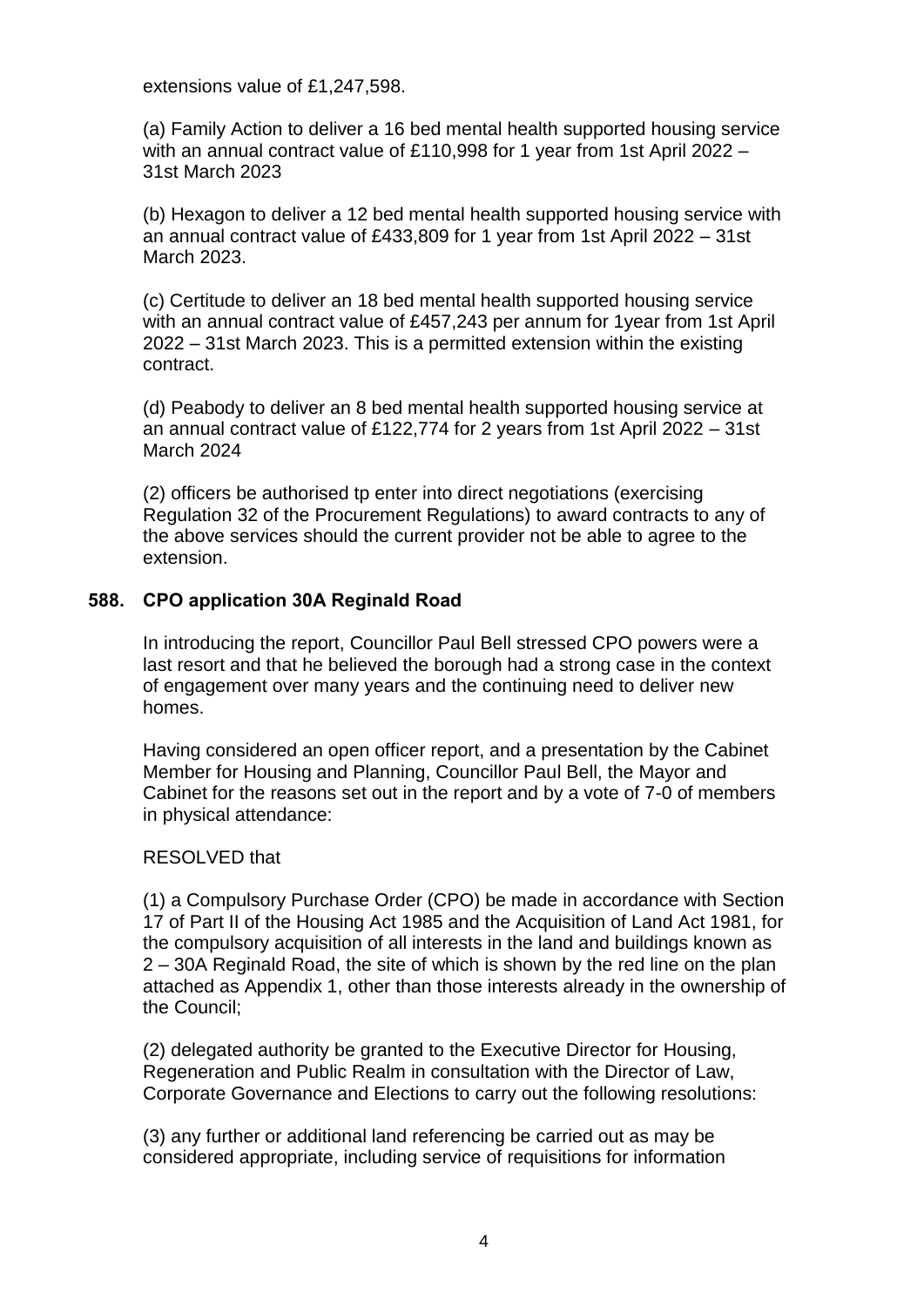pursuant to Section 16 of the Local Government (Miscellaneous Provisions) Act 1976 or Section 330 of the Town and Country Planning Act 1990;

(4) all necessary and appropriate steps be taken to secure the making, confirmation and implementation of the Compulsory Purchase Order (CPO) including the publication and service of all notices and promotion of the Council's case at any Public Inquiry, including but not limited to the steps described below;

(5) any amendments, deletions, or additions to the draft Order Map and/or draft Schedules to the CPO be made so as to include and describe all interests in land required to facilitate the carrying out of the Scheme;

(6) such changes as may be considered necessary or appropriate to the draft SoR be made prior to publication;

(7) interests be acquired in the Order Land either by agreement or compulsorily (including pursuant to any blight or purchase notices);

(8) to negotiate, agree terms and enter into agreements with interested parties, including agreements for the withdrawal of blight or purchase notices and/or objections to the CPO and/or undertakings not to enforce the CPO on specified terms, including where appropriate seeking the exclusion of land from the CPO;

(9) in the event that the Secretary of State notifies the Council that it has been given the power, the CPO be confirmed if the Executive Director for Housing, Regeneration and Public Realm is satisfied that it is appropriate to do so;

(10) in the event the CPO is confirmed by the Secretary of State (or by the Council if given power to do so), all necessary statutory procedures be completed and steps be taken to implement the CPO, including by way of General Vesting Declaration and/or Notice to Treat/Notice of Entry; (11) to take all steps in relation to any legal proceedings relating to the CPO, including defending or settling claims referred to the Upper Tribunal (Lands Chamber) and/or applications made to the courts and any appeals;

(12) to retain and/or appoint external professional advisers and consultants to assist in facilitating the promotion, confirmation and implementation of the CPO, the settlement of compensation and any other claims or disputes;

(13) all such other steps be taken as may be considered necessary or appropriate to acquire all land interests required for the Scheme (whether by agreement or CPO).

#### **589. Exclusion of Press and Public**

The resolution was not considered as the confidential items were considered in conjunction with the open reports on the same items.

#### **590. Contract Award Young People Substance Misuse and Sexual Health (part 2)**